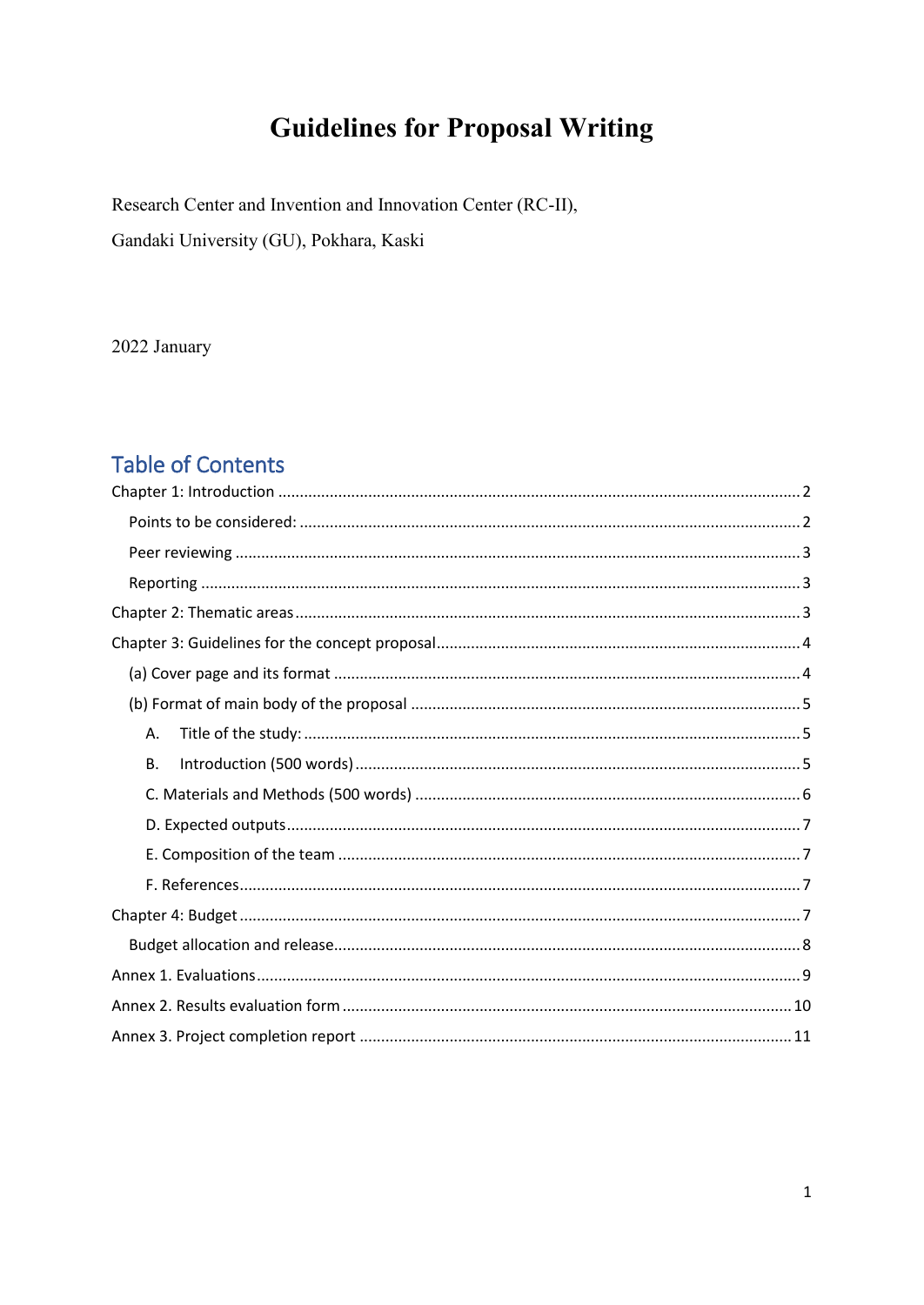## <span id="page-1-0"></span>**Chapter 1: Introduction**

Gandaki University—established in 2019 by Gandaki Province, hereafter called GU, is the first provincial university in Nepal. It has mission to provide world class higher education and to produce highly skilled graduates in key disciplines, with a major focus on meeting the demand of 21st century in keeping with the most recent international trends in university education involving research-based teaching. To meet with this mission, faculty members need to carry out relevant research as a part of their job so as to provide benefits to students. So, relevant research proposals from faculties are expected to link teaching with generation of science continuously and solve burning problems/issues through action and problem-solving research.

Being an institution of learning at higher level, GU has developed Research Center and Invention and Innovation Center (hereafter called RC-II) as a core unit to engage itself and GU's faculties in generating scientific knowledge through basic as well as advance research and cater science and community from a new perspective.

In most of the cases, university funded research grants are seed money to the faculty (i.e., mini-research grants) to inspire and continue their research works. However, receiving miniresearch grants will not restrict its faculty members in seeking larger individual research grants and/or long term, national, and international collaborative research grants. Indeed, it is expected that, GU granted small research grants can help researchers/faculty members to establish larger research projects by generating research agendas and by publishing research facts to the national and international arena.

### <span id="page-1-1"></span>**Points to be considered:**

- 1. The Fund is comprised of money received from the Gandaki Province Government as part of the regular budget of the Gandaki University. Seeking other sources of fund is a continued attempt of the GU.
- 2. Awards are in the form of small grants to the projects submitted by its faculty members selected through a peer reviewed processes based on certain limit of total fund that are subjected to change for each call for each fiscal year. The applications for competitive grants should confirm to the agreed formats, criteria and priorities based on theme and focus areas for each call.
- 3. GU provides small grants to basic and problem solving, strategic, and short-term action research in the field of theme listed above. The research works should comply with the vision and mission of GU and falls within the broader national interest as defined and suggested by the criteria set forth for this purpose.
- 4. The Vice- Chancellor of the University provides periodic suggestions to improve guidelines and help establishing appropriate research environment to generate standard research outputs.
- 5. Director of RC-II will work shall be responsible to carry out daily works including management of financial and technical part of the research projects through its separate office system.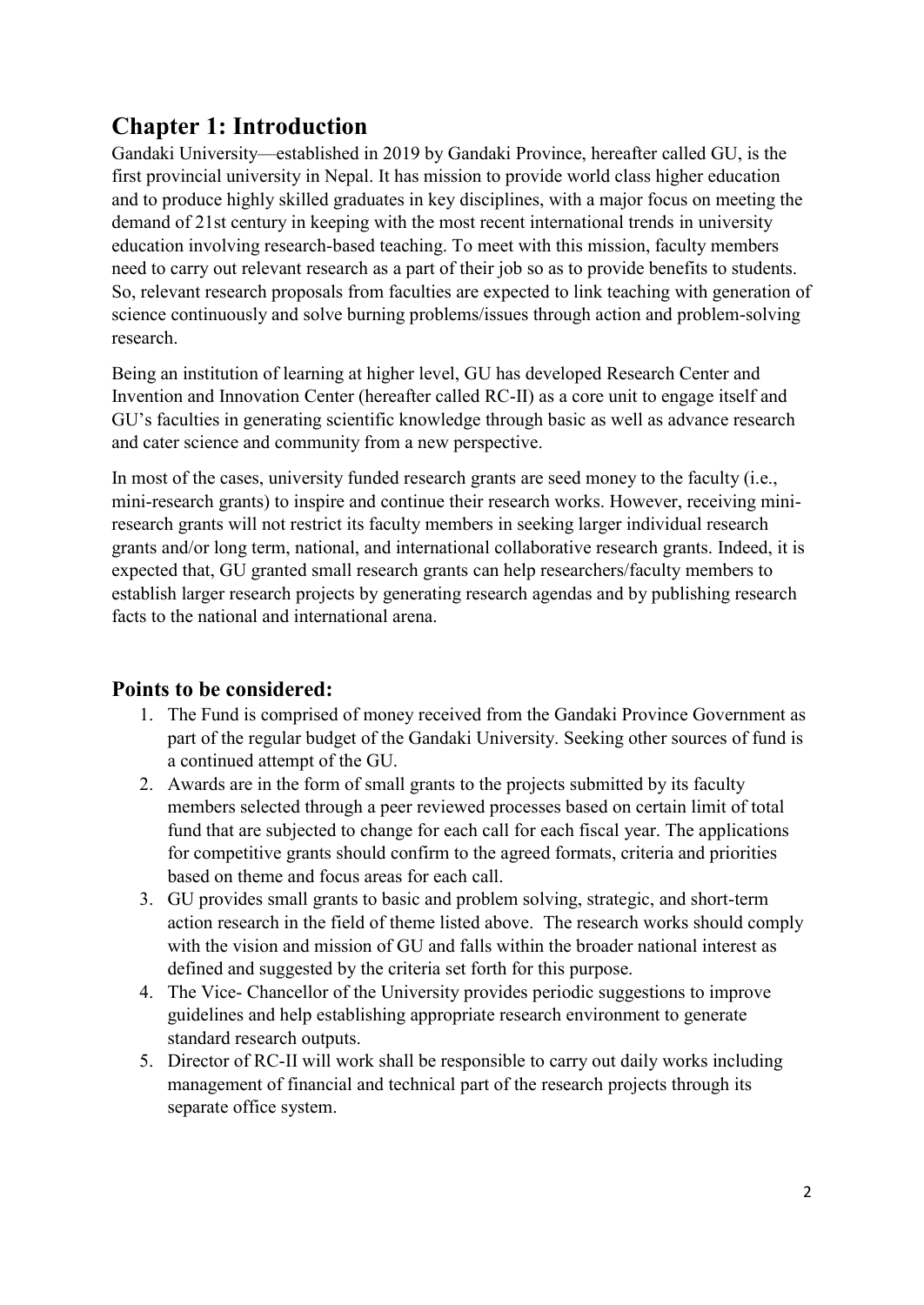6. RC-II will help to disseminate developed systematic body of knowledge by GU's faculties and staffs in the diverse field of interest through workshops, conferences, and publications.

Overall, RC-II provides space for all faculties and staffs of GU who are keen to research in diverse research fields and contribute to science and society.

### <span id="page-2-0"></span>**Peer reviewing**

- 1. All proposals submitted for seeking GU research grants are subjected to the peer review process. The panels of peer reviewers identified based on the standard norms and criteria will provide recommendation to whether the given proposal will have to be accepted or rejected. Based on the review of the proposal manuscript, reviewers have to provide the principal investigator all necessary reasons (i.e., review comments) of the recommendation to either cases of acceptance or rejection.
- 2. The reviewers will be identified based on qualification of having minimum of PhD degree, or, Master's degree and having at least proven record of publication of more than five paper as first author in the peer reviewed journals in the relevant field. Priority to select as peer reviewer will be given to those working at GU, other universities, or related organizations in Nepal.
- 3. The full proposals are sent to the reviewers on the condition of anonymity. If reviewer identifies the proponent or the proponent approaches (i.e., non-investigator supporting to write proposal), he/she should return the proposal to the RC-II without going through a peer review process.
- 4. Reviewers are required to submit an evaluation report based on provided pro-forma that will be retained as confidential whereas only required part will be informed to the applicant.
- 5. A peer reviewer will be paid an honorarium for each proposal reviewed completely and timely.

### <span id="page-2-1"></span>**Reporting**

RC-II requires submitting a six-monthly technical report of all projects supported by GU. Logical Frameworks will be the bases of evaluating the reports (if it is relevant) and to go for further action-budget release and completion of the proposed activities. Similarly, all grant recipients need to submit final technical report to check whether the proposed activities are conducted and the expected outputs are achieved. The sum of unused money shall be automatically retained at the university account.

## <span id="page-2-2"></span>**Chapter 2: Thematic areas**

RC-II has wide scope of research ranging biochemical, molecular to ecosystem characterization and their utility for the sake of socio-economic development of Nepal. It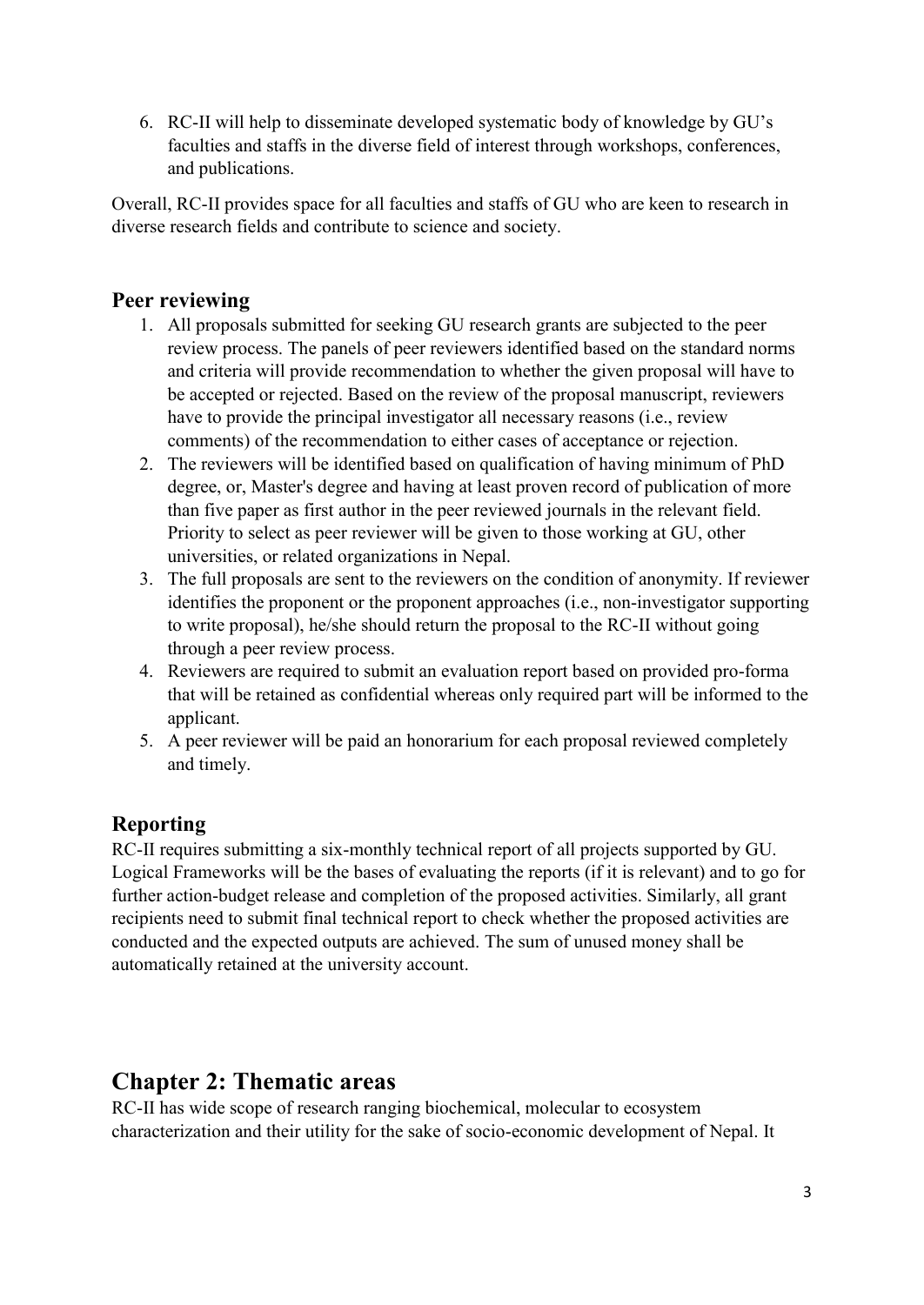covers all burning issues in different areas. For the convenience, the research themes have been organized into the following groups:

- 1. Pharmacy and allied subjects
- 2. Sport Science and Sports Management
- 3. Information Technology and allied subjects
- 4. Fundamental Sciences and Social Sciences

Aforementioned theme should be compatible with key drivers and enablers of prosperity set up by Gandaki Provincial Policy and Planning Commission of Gandaki Province Government (www.ppc.gandaki.gov.np; http://ppc.gandaki.gov.np/programdetail/1/2020/16299952).

The submitted proposals should have:

- 1. Increased inclusion of issues to ascertain research output contributing in teaching, policy development, and national economy directly or indirectly.
- 2. Increased documentation of local practices, which are potential to be promoted as small and large industry/entrepreneur.
- 3. Multidisciplinary research and associated team with students' involvement.

## <span id="page-3-0"></span>**Chapter 3: Guidelines for the concept proposal**

Medium term: 6–12 months

### <span id="page-3-1"></span>**(a) Cover page and its format**

The computer-typed application (i.e., cover page) should include:

#### **Thematic areas (as mentioned in guidelines):**

| Title of the proposed         | Write a title which concisely and accurately address the scope |  |  |
|-------------------------------|----------------------------------------------------------------|--|--|
| research project              | of the work and an abbreviated version of the project title    |  |  |
| <b>Principal Investigator</b> | The person with overall responsibility for the application to  |  |  |
|                               | the research project and the implementation of the project     |  |  |
| <b>Executive</b>              | <b>Executive Summary/Abstract (250 words)</b>                  |  |  |
| summary/Abstract              | The Executive Summary should provide a brief overview of the   |  |  |
|                               | rationale for proposed research project and its objectives,    |  |  |
|                               | methods to be used, expected outcomes briefly, why results are |  |  |
|                               | relevant to RC's research thematic areas and how the results   |  |  |
|                               | will be reported and applied while scaling up of the findings. |  |  |
|                               |                                                                |  |  |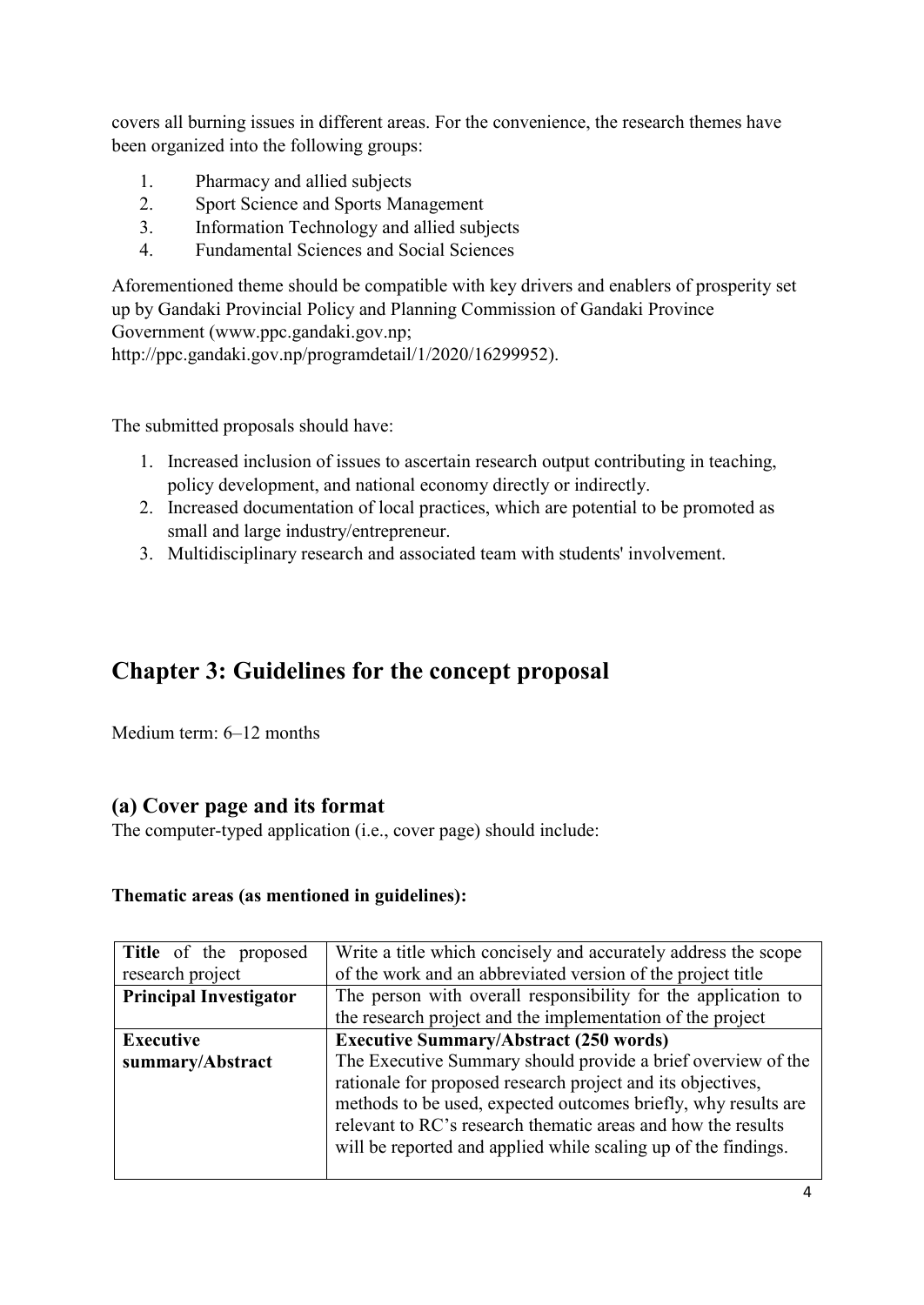| <b>Project Location</b>                   | If there is more than one location, all locations should be<br>displayed herein and the plan of work should indicate where<br>research activities would be undertaken.                                                     |  |
|-------------------------------------------|----------------------------------------------------------------------------------------------------------------------------------------------------------------------------------------------------------------------------|--|
| <b>Start and Completion</b>               | <b>Starting and Completion Dates</b>                                                                                                                                                                                       |  |
| Dates (DD.MM.YYYY)                        | The duration of the project should be appropriate to achieve the<br>expected outputs. The fund will not support proposals requiring<br>funding for more than 12 months. Accordingly, dates should be<br>carefully defined. |  |
| <b>Mailing Address</b>                    | Contact details for the Principal Investigator                                                                                                                                                                             |  |
| <b>Telephone</b>                          |                                                                                                                                                                                                                            |  |
| e-mail                                    |                                                                                                                                                                                                                            |  |
| <b>Collaboration/Partners</b><br>(if any) | Collaborating organizations /person, and or partners: Please,<br>mention detailed contact address including name and address of                                                                                            |  |
|                                           | the faculty member, name of the Faculty/Department).                                                                                                                                                                       |  |

### <span id="page-4-0"></span>**(b) Format of main body of the proposal**

#### *A. Title of the study:*

<span id="page-4-1"></span>Any efficient research proposal needs to define working title (i.e., study topic) through rigorous review of a problem.

#### *B. Introduction (500 words)*

<span id="page-4-2"></span>Introduction section should reflect and following items as concisely and precisely as possible:

- 1. The nature of the problem
- 2. Why is this problem important?
- 3. What has been done before in the area of research interest and knowledge gap should be illustrated.
- 4. How the proposed research will contribute to find a solution to the stated problem (i.e., practical benefits) should be highlighted.
- 5. It should reflect potentiality of providing a rewarding investigation/output.
- 6. Overall, it should highlight the suitability and vision of the research project.

**Note:** It is also required to review the relevant literature and their citation and referencing appropriately.

#### B.a. Literature review (600 words)

Describe any relevant work, which has either been done or is currently being done elsewhere in the relevant context. Briefly explain how this project will relate to the proposed work. Provide a brief literature review to relate this project to other relevant research activities. The main objective of this review is to provide the scientific facets to the proposed project. It is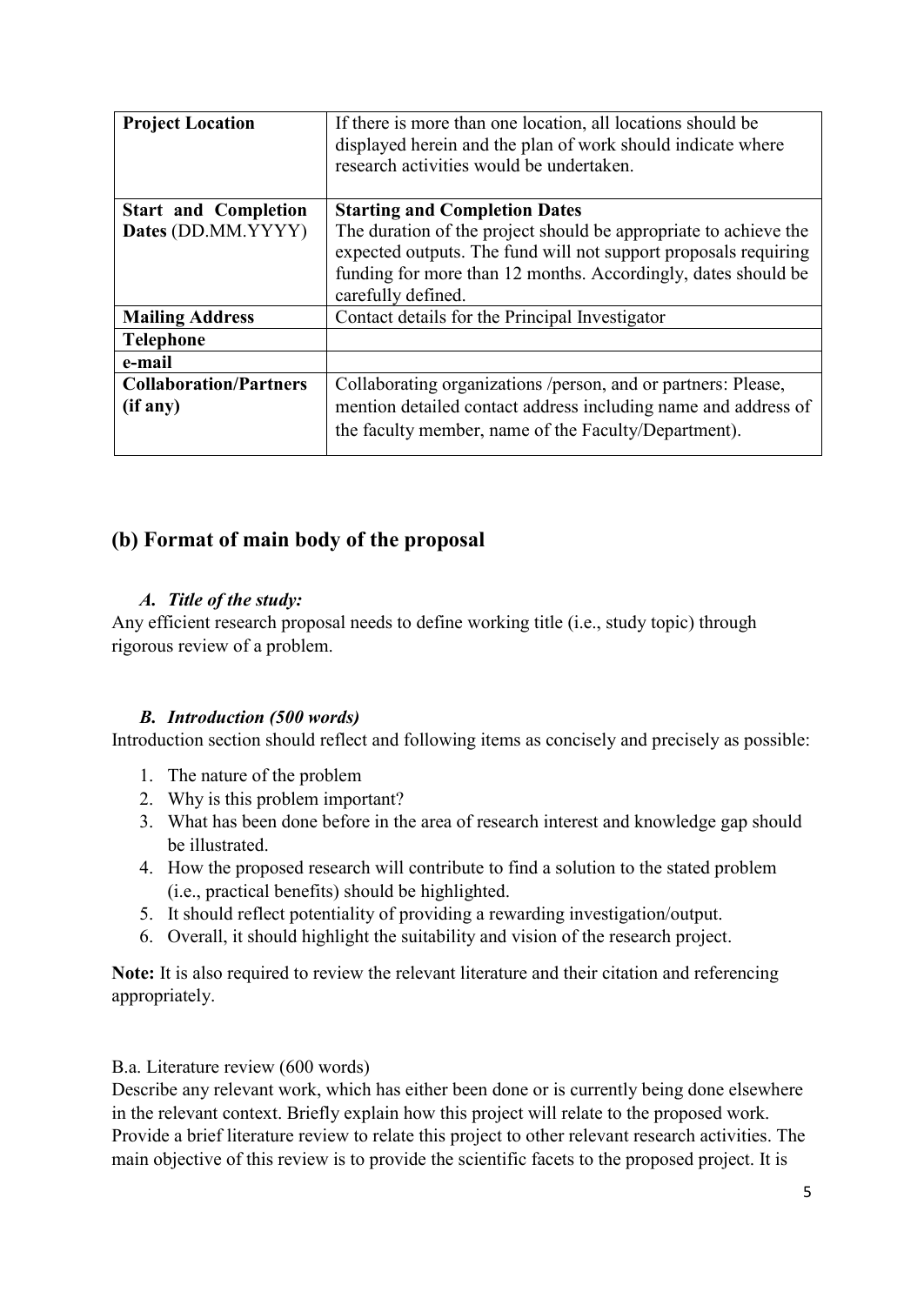important to establish that previous knowledge has been inadequately addressed and knowledge gap exists.

#### B.b. Description of the hypothesis

Introduction should lead into research hypothesis or the objectives of the proposed research (if hypothesis is not required). Hypotheses may be stated in a way that will let investigators know whether they have proved/disproved the hypothesis.

#### B.c. Objectives

Objectives are the actions that investigators intend achieving the stated goal(s). While structuring objectives, investigators shall address following key points:

- 1. Each objective should state a specific action, not an allusion to some loosely defined goal.
- 2. Each objective should be achievable. The outcome(s) of each objective should be measurable.
- 3. Overall, objectives shall ensure expected outcomes, thus giving the funder a yardstick with which peer-reviewers assess achievement from the proposed study.

#### B.d. Justification/rational (300 words)

Write a paragraph logically explaining why this research is essential. Justification should cover briefly about existing knowledge on to the proposed research areas and knowledge gap that proposed work shall help in fulfilling the gap. Rational should be written based on technical as well as budgetary justification by defending the need of such research project.

#### <span id="page-5-0"></span>*C. Materials and Methods (500 words)*

This section should be in details so that other investigators can follow up/repeat the study and understand what is intended to do.

- i. In addition to the duration of the study, list of materials and resources needed, and justification of study site selection, investigators should define the study design (qualitative, quantitative, or both), type of research (experimental, cross-sectional, longitudinal, survey, etc.), sampling techniques, and data collection methods. It is better to explain briefly about rationale for the use of a particular method/s or design/s.
- ii. Appropriate explanation of method of data analyses after accomplishing data collection.
- iii. Check whether the study design/ method is compatible with the method of data analyses.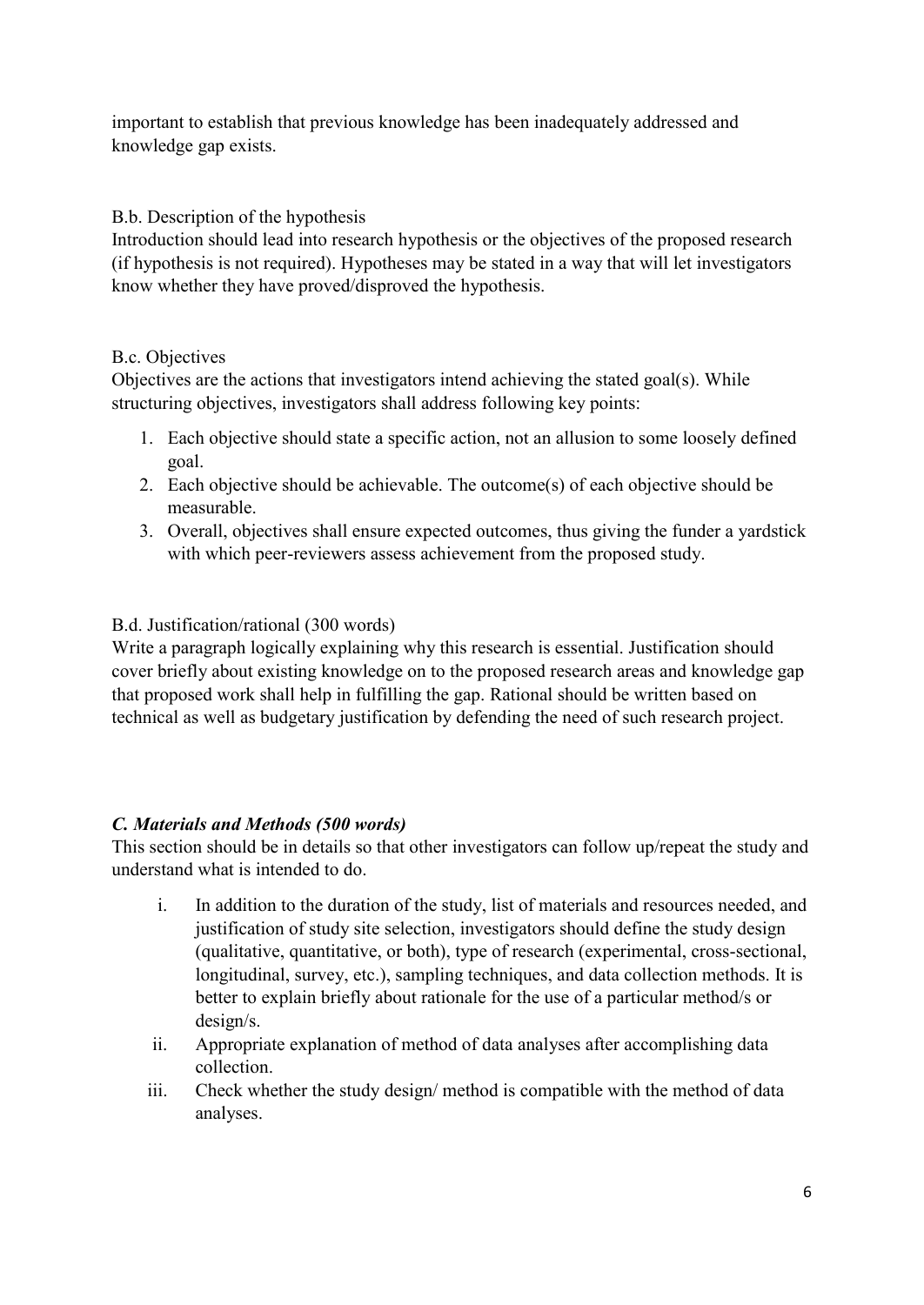#### C.a. Ethical consideration

Proposed research area may have ethical considerations. If it is appropriate, the proposal should outline the ethical considerations which will need to be addressed and identify the professional body (e.g., Ethical Review Board of Nepal Health Research Council) which will oversee ethical practice.

#### C.b. Budget

All research activities need certain expenses. Therefore, preparing a budget is necessary. It is important to note that the costs of research should meet with the provided/expected research grant/s. If not, it is necessary to reduce the scope and scale of research.

#### C.c. Timeline of operation

This section should specify the time frame within which aforementioned objectives are met. It includes an outline timetable for the completion of objectives (including the writing final report) and specify expected dates at which each stage is to be completed. Use a Gantt chart to graphically present these timeframes or provide time line by month that indicates the major activities expected to perform or research outputs that will be achieved.

#### <span id="page-6-0"></span>*D. Expected outputs*

In this section, investigators should link the outcome (that will come after completing the project) of each objective with the benefits to the funder, policy makers, scientific community and the locals. Simply, what the project intends to achieve should be highlighted.

#### <span id="page-6-1"></span>*E. Composition of the team*

Describe the team composition and their roles and responsibilities in proposal being submitted. Indicate what roles students will have in the planning, monitoring and implementation process (if necessary).

#### <span id="page-6-2"></span>*F. References*

Provide full and correctly cited references for all the literature being cited in proposal. American Psychological Association (APA) style of referencing is suggested.

## <span id="page-6-3"></span>**Chapter 4: Budget**

The total budget should be produced under the following broad headings:

- a. Materials and equipment
- b. Supplies (questionnaire preparation/their print and photocopies, stationery, and associated supplies, etc.)
- c. Labor/ research assistants
- d. Travel and field visits
- e. Progress reports/final report preparation
- f. Monthly remuneration of researchers/research assistants including 5% contingency costs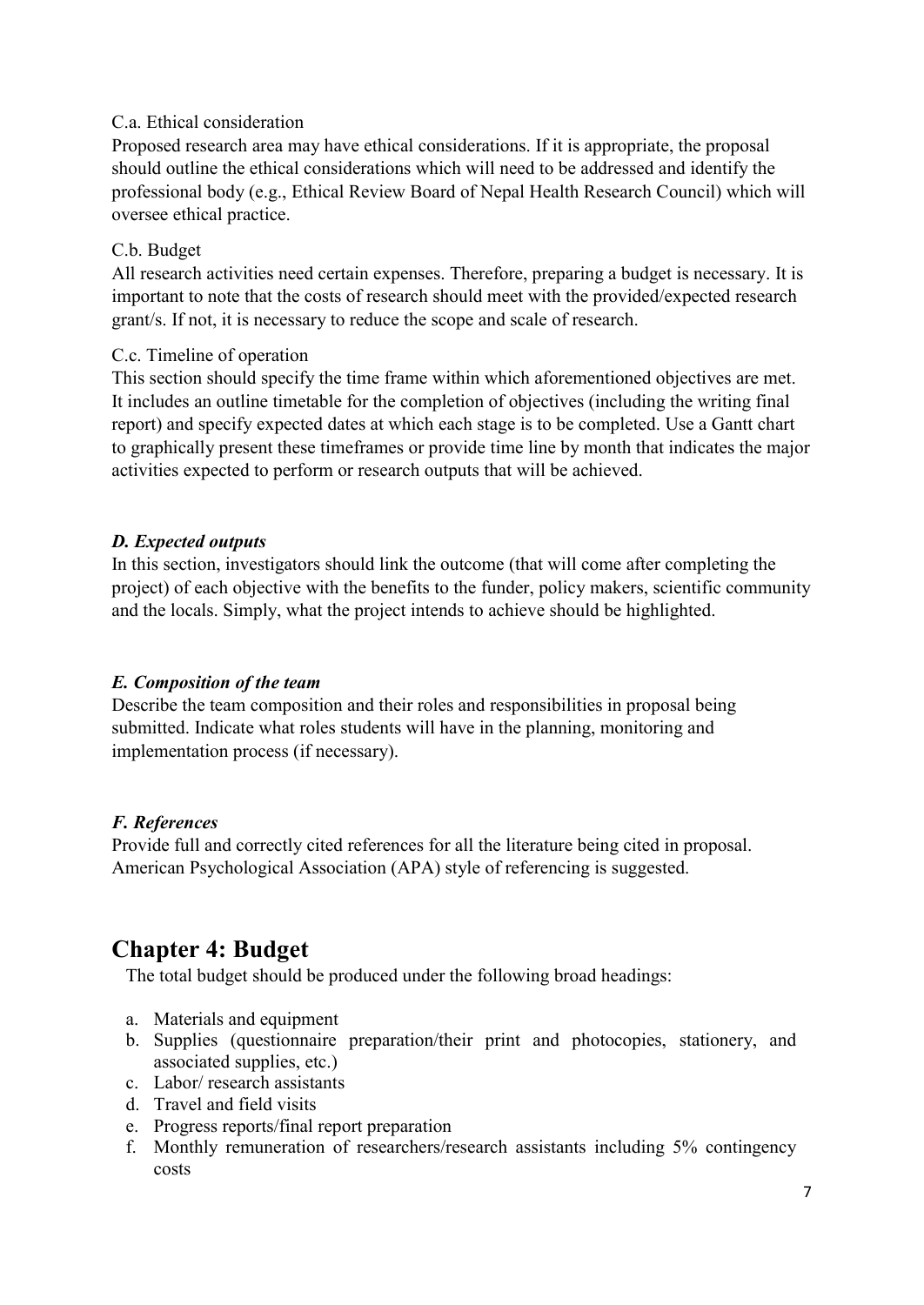### <span id="page-7-0"></span>**Budget allocation and release**

- a. The budget of the approved proposal will be released first as 50% of the total costs.
- b. After successful presentation of 6 monthly progress report, remaining 30% of the budget will be released for the completion of further research work.
- c. The remaining 20% of the budget will be released upon the completion and submission of final report.

**Note**: The first release of 50% budget and subsequent release of 30% budget should cover items from (a to e) whereas remaining 20% budget should not exceed the items from section (f) and (g) of the budget heading.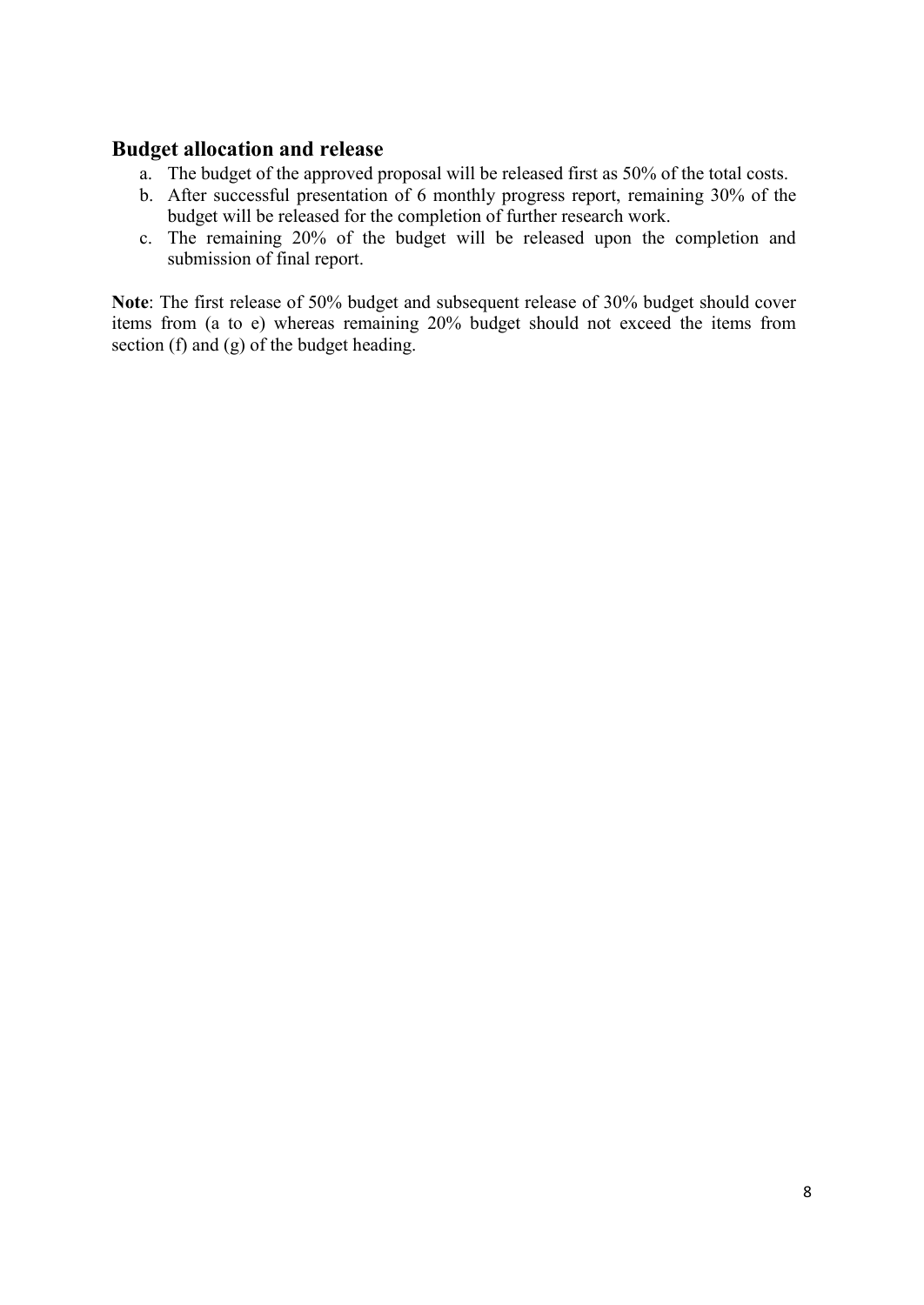## <span id="page-8-0"></span>**Annex 1. Evaluations**

Following points will be considered for evaluation of the submitted proposals:

- a. Precise and specific objective
- b. Understand the context of the research
- c. Originality
- d. Is the proposed methodology sensible, workable, and accurate?
- e. Are adequate resources available?
- f. Is there clearly documented indication of the need of proposed research project?
- g. Have uptake pathways been identified and suggested?
- h. Whenever it is pertinent, what is the relevance and importance of gender roles and related issues in the proposal? How it has been addressed?

| Specific criteria                                                                                 | <b>Scored</b><br>weight<br>(100) | <b>Scored</b><br>obtained |  |
|---------------------------------------------------------------------------------------------------|----------------------------------|---------------------------|--|
| Compliance with content and format requirements as<br>a.<br>specified in the suggested guidelines | 10                               |                           |  |
| b. Clear and measurable objectives that are achievable in the<br>study period                     | 10                               |                           |  |
| Quality of study design and methodology<br>$\mathbf{c}$ .                                         | 15                               |                           |  |
| Quality of plans to evaluate the impact of the project<br>d.                                      | 10                               |                           |  |
| Prospects for near-term implementation<br>10<br>e.                                                |                                  |                           |  |
| Project is innovative, problem solving, and action oriented<br>f.                                 | 15                               |                           |  |
| Budget appropriate to the proposed project<br>g.                                                  | 10                               |                           |  |
| relevant to the policy of Gandaki Province Government                                             | 5                                |                           |  |
| Addressed issues related to programs currently run by GU<br>h.                                    | 5                                |                           |  |
| Prior experience of PI/coordinator with subject matter                                            |                                  |                           |  |
| Team composition and their expertise                                                              | 5                                |                           |  |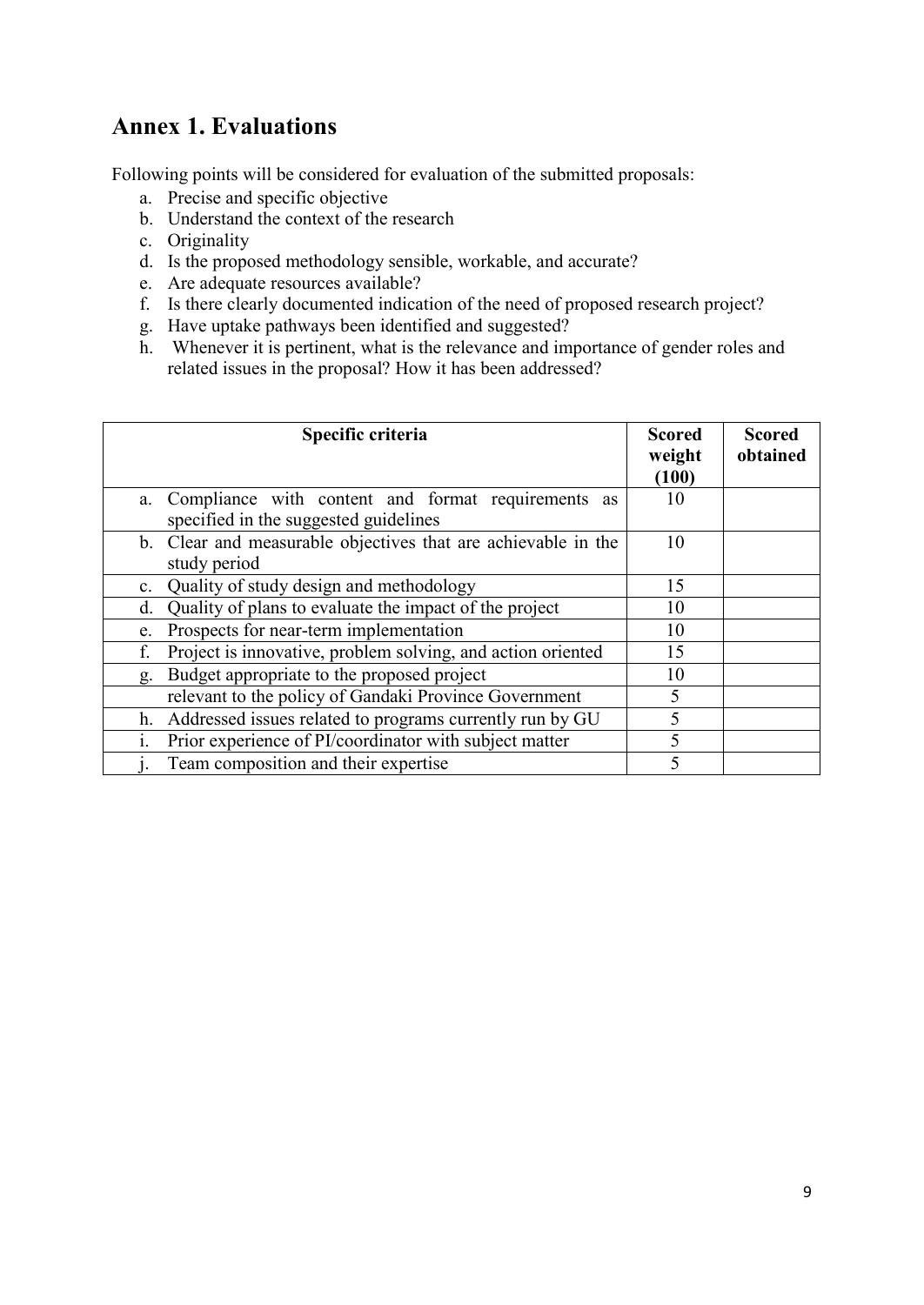| $\sqrt{ }$ | <b>Results</b>                                                                                                       | <b>Reasons</b> |
|------------|----------------------------------------------------------------------------------------------------------------------|----------------|
| Please     |                                                                                                                      |                |
|            | a) Recommended<br>to<br>with<br>accept<br>minor<br>amendments                                                        |                |
|            | Recommended<br>b)<br>$\mathop{\mathrm{to}}$<br>major<br>accept with<br>amendments<br>Recommended<br>c)<br>${\rm to}$ |                |
|            | Reject                                                                                                               |                |

# <span id="page-9-0"></span>**Annex 2. Results evaluation form**

Name of the evaluator: Proposal CODE:

Signature:

Date: